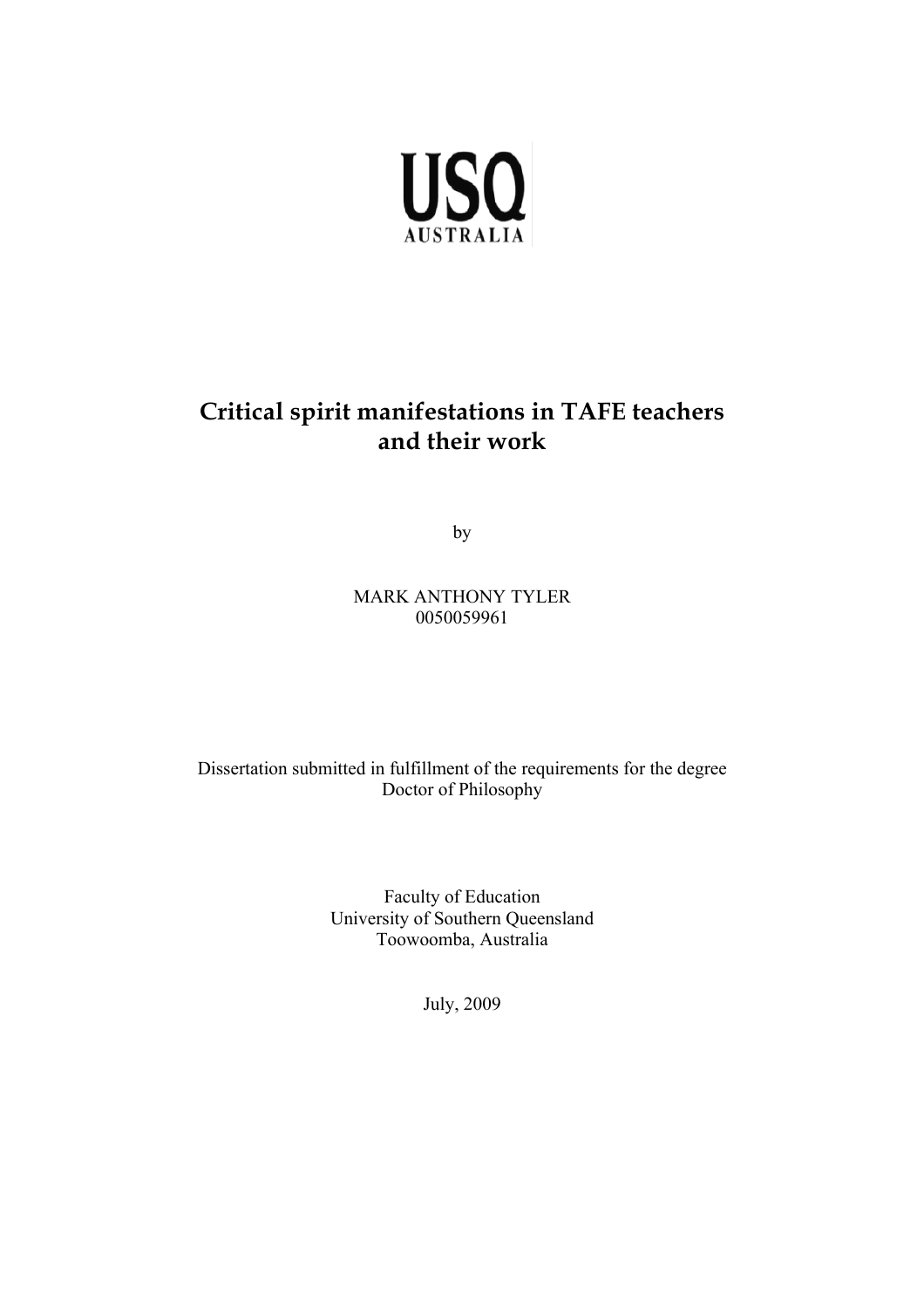#### **Abstract**

This thesis reports on research conducted with Technical and Further Education (TAFE) teachers from Queensland and Western Australia. The research is located at the intersection where teachers' identities met the discourse of new vocationalism. Scholars have highlighted the tensions that this discourse has produced in the relationships between TAFE and its teachers, and noted that TAFE teachers are pressured to change their subjectivities to reflect themselves more effectively as workers in an educational market focused on economic imperatives. This is often in contrast to these teachers' personal notions of themselves as liberal educators, with a focus on lifelong learning, personal transformation, collaborative relationships and social responsibility. This research was driven by the possibility that the concept of 'critical spirit' might provide a means for TAFE teachers to stand their ground in relation to the continued reshaping of the TAFE teacher terrain produced by the adoption of the new vocational discourse.

This interpretative research was conceptualised by synthesising sociocultural perspectives of discourse as a reality building tool (Gee, 2005) with notions of critical thinker dispositions referred to as critical spirit (Siegel, 1988; Oxman-Michelli, 1992). The elements of critical spirit: openmindedness, independence of mind, wholeheartedness, intellectual responsibility and respect for others (Oxman-Michelli, 1992) were used as central components to the development of a coding framework for the explication of critical spirit from TAFE teacher artefacts and in positioning critical spirit as a discourse. An examination of 12 TAFE teacher case narrative artefacts revealed that elements of critical spirit were evident. Subsequent participant

ii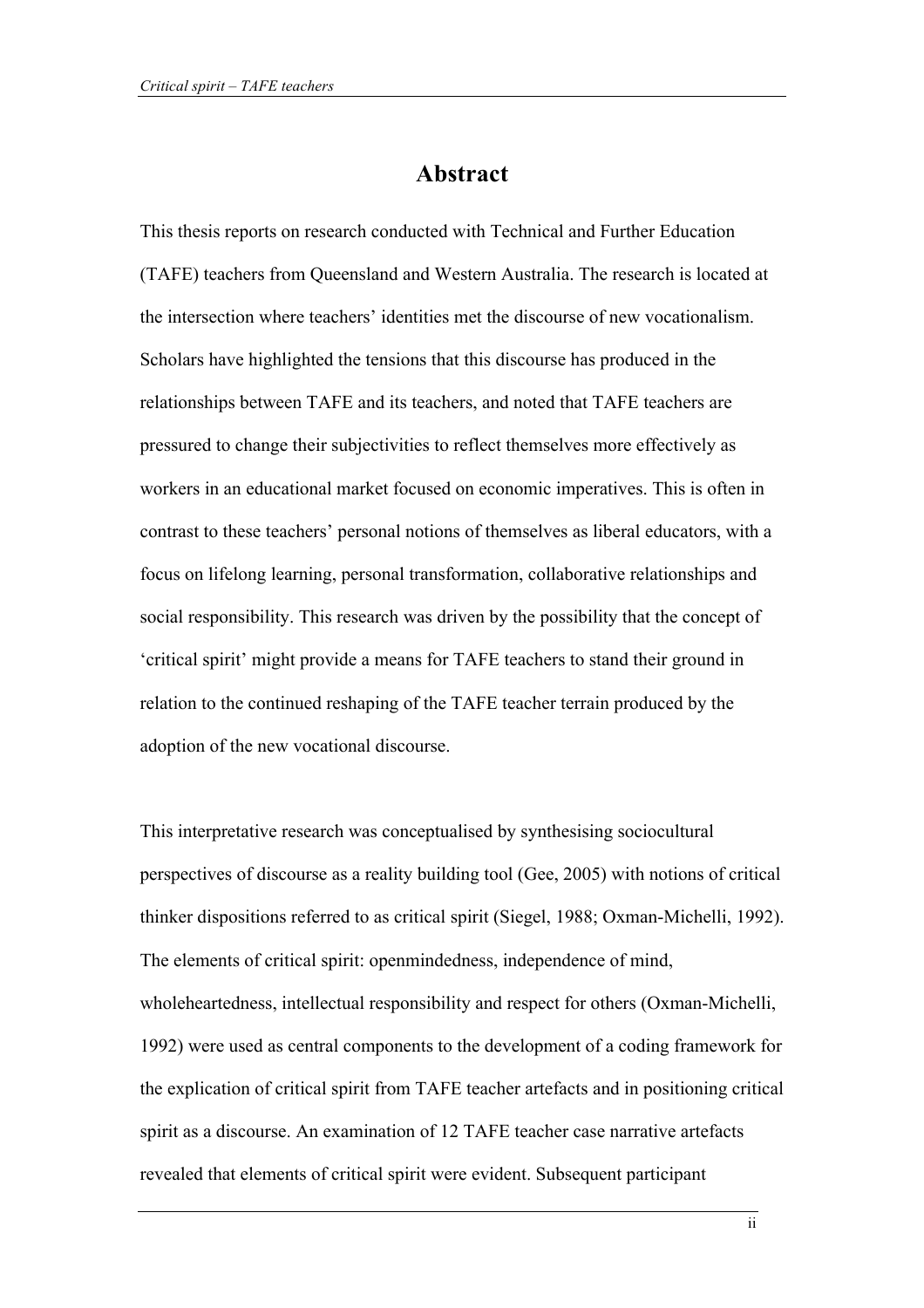credibility checks and semi-structured interviews provided diverse data related to teacher embodiment of a critical spirit in relation to the building of certain teacher identities. In some cases participants expressed that their identities were bolstered by engaging in a critical spirit discourse, others cautioned its public embodiment, suggesting that deploying critical spirit made them more visible to surveillance and control. The major finding of this research was that an explicit engagement with a critical spirit discourse was of value to these TAFE teachers. Furthermore, this critical spirit discourse was seen to perform the work of a borderland discourse (Gee, 2005; Alsup, 2006). It afforded a means to traverse the terrain "between disparate personal and professional subjectivities" (Alsup, 2006, p. 5).

The research also uncovered other discourses pertinent to participant artefacts. These were identified as a *test of fortitude* discourse and a *community of support* discourse. It was postulated that these would extend the critical spirit discourse by adding to Oxman-Michelli's (1992) five elements of critical spirit. The findings suggested little evidence to support this position.

The significance of this research was in: (a) the production of a methodological construct for explicating particular notions of critical spirit; (b) its contribution to furthering understandings of the professional lives of TAFE teachers and their work world; and (c) the value that a critical spirit discourse had in strengthening these TAFE teachers' notions of themselves and their effectiveness. Its contribution to substantial knowledge was in its expansion of our understanding of teacher identities within the Vocational Education and Training sector in Australia.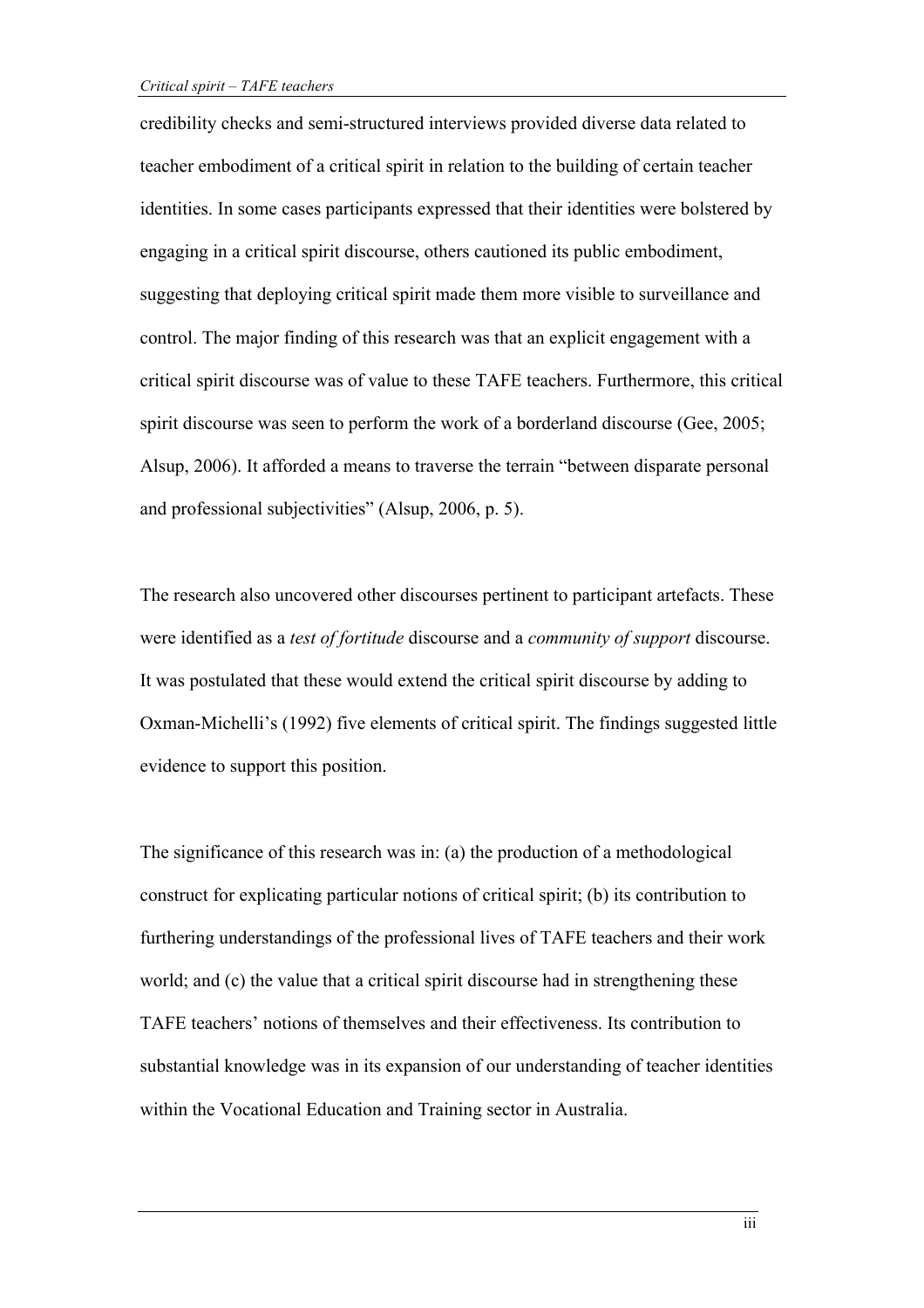## **Dedication**

This dissertation is dedicated with love and affection to my loving mother Margaret Edith Tyler (*née* Murphy), whose undying love for me has always shone brightly, and without whose efforts I would never have attained such an educational opportunity.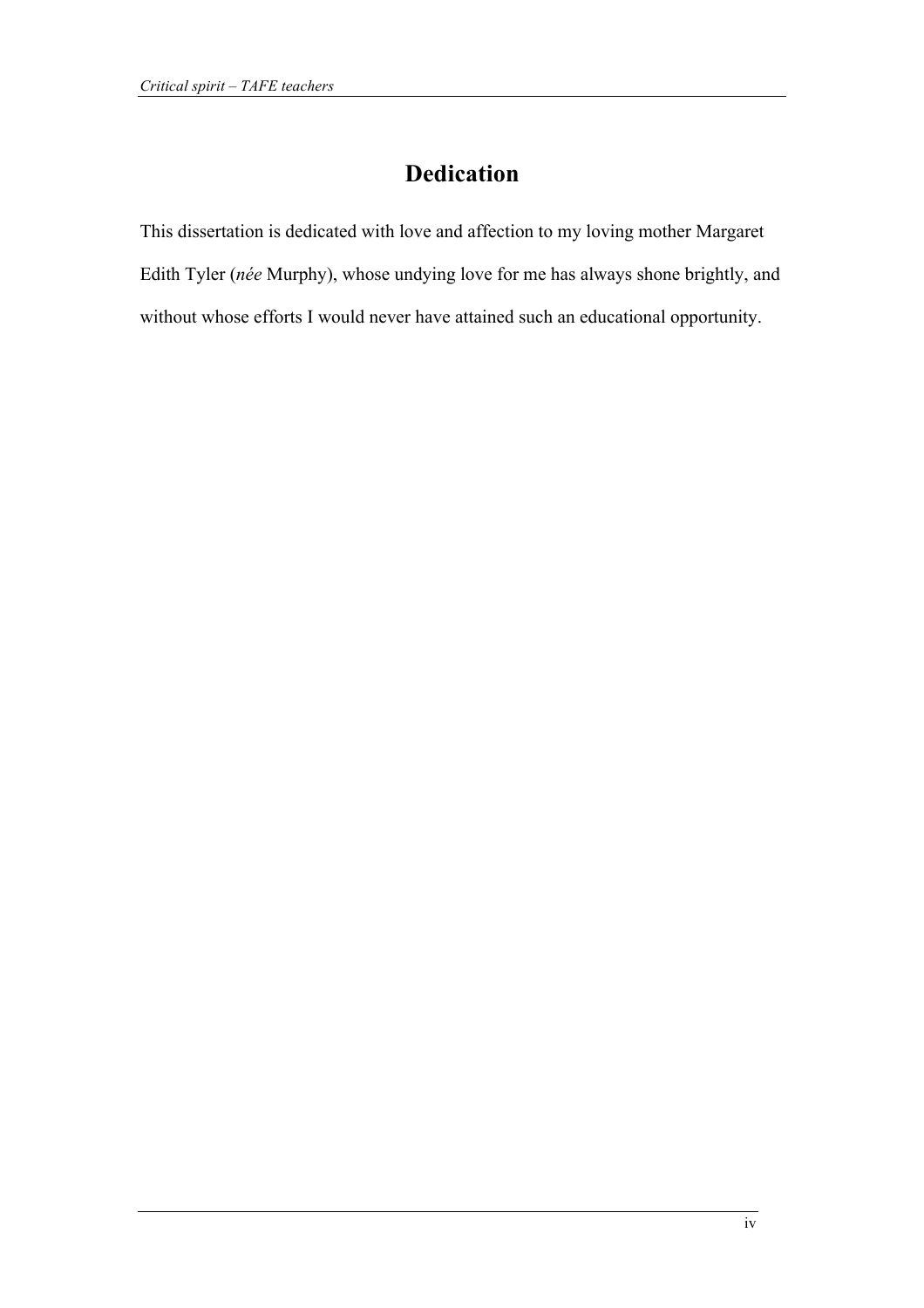# **Table of Contents**

| Abstract 1000 methods and the contract of the contract of the contract of the contract of the contract of the contract of the contract of the contract of the contract of the contract of the contract of the contract of the                                                                                                                   | <i>ii</i> |
|-------------------------------------------------------------------------------------------------------------------------------------------------------------------------------------------------------------------------------------------------------------------------------------------------------------------------------------------------|-----------|
| <b>Dedication</b><br>$\frac{1}{2}$ iv                                                                                                                                                                                                                                                                                                           |           |
|                                                                                                                                                                                                                                                                                                                                                 |           |
|                                                                                                                                                                                                                                                                                                                                                 |           |
|                                                                                                                                                                                                                                                                                                                                                 |           |
|                                                                                                                                                                                                                                                                                                                                                 |           |
|                                                                                                                                                                                                                                                                                                                                                 |           |
|                                                                                                                                                                                                                                                                                                                                                 |           |
|                                                                                                                                                                                                                                                                                                                                                 |           |
| 1.2 The research questions 17                                                                                                                                                                                                                                                                                                                   |           |
|                                                                                                                                                                                                                                                                                                                                                 |           |
|                                                                                                                                                                                                                                                                                                                                                 |           |
|                                                                                                                                                                                                                                                                                                                                                 | 22        |
| Chapter Two – Literature review: Identity, identities, and TAFE teachers 25                                                                                                                                                                                                                                                                     |           |
| 2.1 Introduction 25                                                                                                                                                                                                                                                                                                                             |           |
|                                                                                                                                                                                                                                                                                                                                                 |           |
| $\frac{1}{\sqrt{1-\frac{1}{2}}}\left  \frac{39}{2}\right $<br>2.3.1 TAFE teachers and their changing landscape _______________________________<br>2.3.2 An exploration of the impact of VET changes on teaching and TAFE teachers _______ 44<br>2.3.2.1 Globalisation, the state, TAFE teachers, and their teaching ________________________ 45 |           |
|                                                                                                                                                                                                                                                                                                                                                 |           |
|                                                                                                                                                                                                                                                                                                                                                 |           |
|                                                                                                                                                                                                                                                                                                                                                 | 55        |
| 3.2 The dispositions of thinkers 55                                                                                                                                                                                                                                                                                                             |           |
|                                                                                                                                                                                                                                                                                                                                                 | 62        |
|                                                                                                                                                                                                                                                                                                                                                 | 66        |
|                                                                                                                                                                                                                                                                                                                                                 |           |
| 3.6 Critical spirit 78                                                                                                                                                                                                                                                                                                                          |           |
|                                                                                                                                                                                                                                                                                                                                                 |           |
|                                                                                                                                                                                                                                                                                                                                                 |           |
| 4.1 Introduction 2022 02                                                                                                                                                                                                                                                                                                                        |           |
|                                                                                                                                                                                                                                                                                                                                                 |           |
|                                                                                                                                                                                                                                                                                                                                                 |           |
|                                                                                                                                                                                                                                                                                                                                                 |           |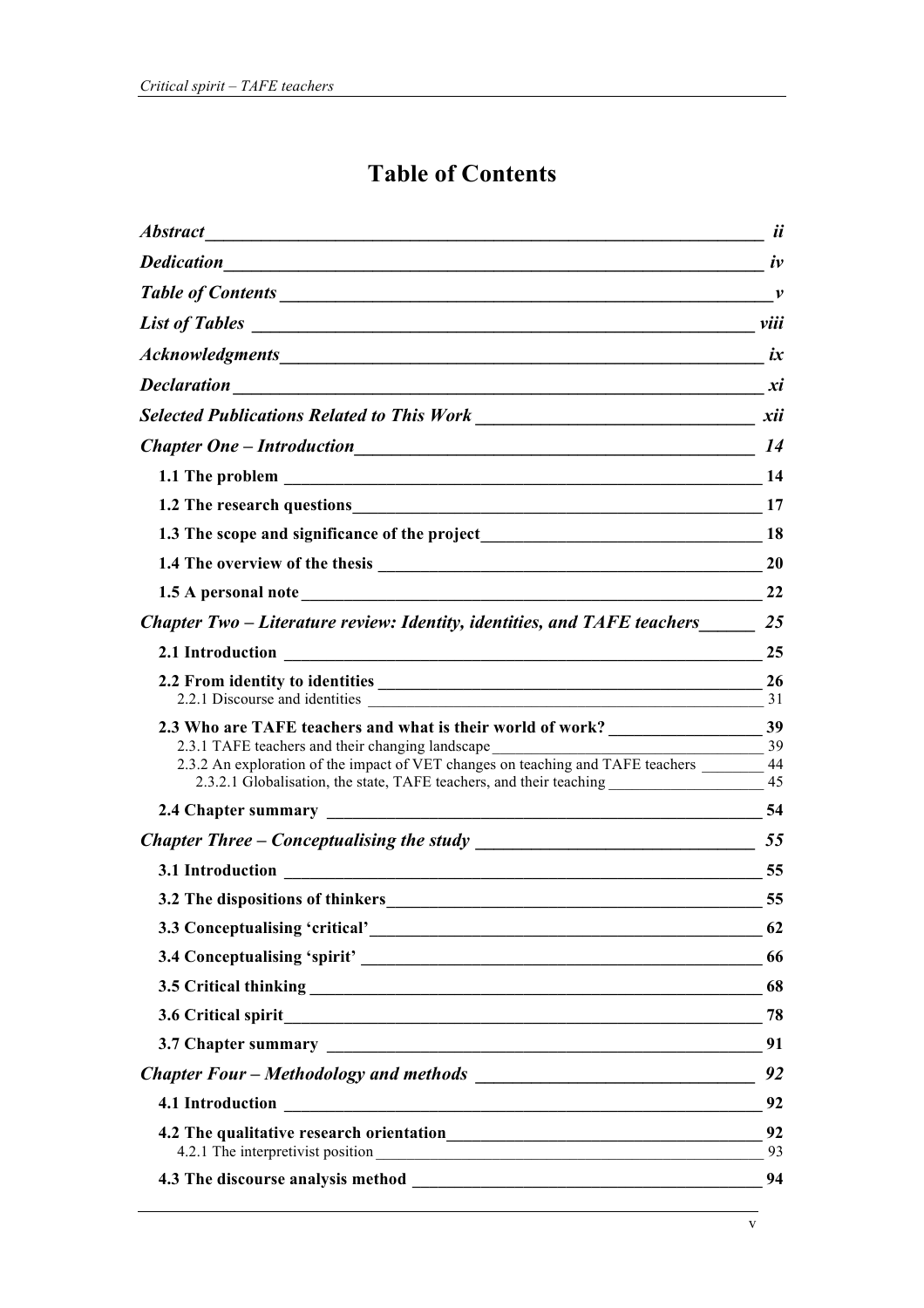|                                                                                                                                                                                                                                         | 99   |
|-----------------------------------------------------------------------------------------------------------------------------------------------------------------------------------------------------------------------------------------|------|
|                                                                                                                                                                                                                                         | 100  |
|                                                                                                                                                                                                                                         |      |
|                                                                                                                                                                                                                                         |      |
|                                                                                                                                                                                                                                         |      |
| 4.5.2.1 The coding framework in action 113                                                                                                                                                                                              |      |
|                                                                                                                                                                                                                                         |      |
|                                                                                                                                                                                                                                         |      |
|                                                                                                                                                                                                                                         |      |
|                                                                                                                                                                                                                                         |      |
| Chapter Five – Explicating critical spirit from TAFE teacher narrative artefacts 130                                                                                                                                                    |      |
|                                                                                                                                                                                                                                         | 130  |
|                                                                                                                                                                                                                                         |      |
| 5.3 The participating TAFE teachers 134                                                                                                                                                                                                 |      |
| 5.4 What emerged from the TAFE teachers' narrative artefacts __________________135                                                                                                                                                      |      |
| 5.4.1 Linda's narrative 136                                                                                                                                                                                                             |      |
| 5.4.2 Mitchell's narrative 137                                                                                                                                                                                                          |      |
| 5.5 Towards a critical spirit in TAFE teacher narratives: Some cogitations 139                                                                                                                                                          |      |
| 5.5.1 Dewey's reflective thought<br>$\frac{139}{2}$                                                                                                                                                                                     |      |
| 5.5.2 A conceptualisation of 'critical' 142                                                                                                                                                                                             |      |
| 5.5.3 A conceptualisation of 'spirit' 143<br>5.5.4 TAFE teachers' critical thinking 145                                                                                                                                                 |      |
| 5.5.4.1 Jean 146                                                                                                                                                                                                                        |      |
| 5.5.4.2 Kat                                                                                                                                                                                                                             | 148  |
|                                                                                                                                                                                                                                         | 149  |
| 5.6 Critical spirit in TAFE teacher discourse ___________________________________ 152                                                                                                                                                   |      |
| <b>5.7 Credibility checks</b>                                                                                                                                                                                                           |      |
| 7 Credibility checks 164<br>5.7.1 The participants' views of the researcher's analysis 166                                                                                                                                              |      |
|                                                                                                                                                                                                                                         | 167  |
|                                                                                                                                                                                                                                         | 168  |
| 5.7.1.3 Jean                                                                                                                                                                                                                            | -168 |
| 5.7.1.4 Kat                                                                                                                                                                                                                             | 169  |
|                                                                                                                                                                                                                                         | 170  |
|                                                                                                                                                                                                                                         |      |
| 5.7.1.7 Ryan 172                                                                                                                                                                                                                        |      |
| 5.7.1.8 Matt<br><u> 1989 - Andrea State Barbara, amerikan bahasa di sebagai perangan bagian perangan dan bagian perangan dan bag</u><br>5.7.2 What TAFE teachers said – their answers to open-ended questions in the credibility checks | 173  |
|                                                                                                                                                                                                                                         | 174  |
| 5.7.2.1 Themes that emerged from the answers to Question 1                                                                                                                                                                              |      |
| 5.7.2.2 Themes that emerged from the answers to Question 2                                                                                                                                                                              |      |
| 5.7.2.3 Themes that emerged from the answers to Question 3                                                                                                                                                                              |      |
| 5.7.2.4 Themes that emerged from the answers to Question 4                                                                                                                                                                              |      |
|                                                                                                                                                                                                                                         |      |
|                                                                                                                                                                                                                                         |      |
|                                                                                                                                                                                                                                         | 187  |
| <u> 1980 - Johann Stoff, deutscher Stoffen und der Stoffen und der Stoffen und der Stoffen und der Stoffen und der</u><br><b>6.1 Introduction</b>                                                                                       | 187  |
|                                                                                                                                                                                                                                         | 189  |
| <b>6.3 Seven TAFE teacher 'kits'</b>                                                                                                                                                                                                    | 193  |
|                                                                                                                                                                                                                                         | 194  |
|                                                                                                                                                                                                                                         |      |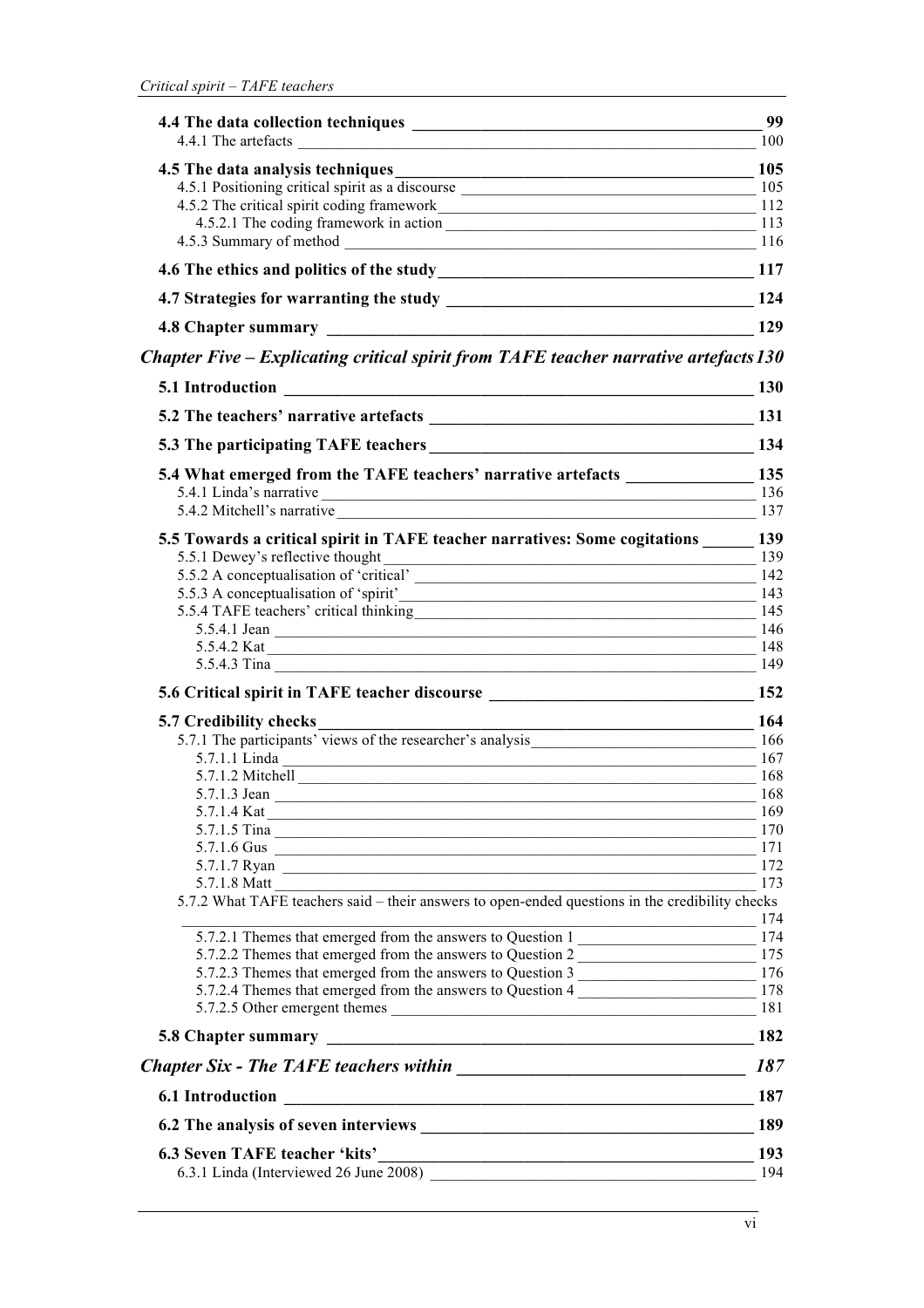| 6.3.1.1 What did Linda construct as significant in her relationship with TAFE?                                                                                                                                                 | 194        |
|--------------------------------------------------------------------------------------------------------------------------------------------------------------------------------------------------------------------------------|------------|
| 6.3.1.2 What teaching identities did Linda construct? __________________________                                                                                                                                               | 197        |
| 6.3.1.3 How is a critical spirit discourse positioned in relation to its value to Linda?                                                                                                                                       | 199<br>205 |
| 6.3.2 Mitchell (Interviewed 23 May 2008)<br>6.3.2.1 What did Mitchell construct as significant in his relationship with TAFE?                                                                                                  | 205        |
| 6.3.2.2 What teaching identities did Mitchell construct?                                                                                                                                                                       | 206        |
| 6.3.2.3 How is a critical spirit discourse positioned in relation to its value to Mitchell?                                                                                                                                    | 208        |
| 6.3.3 Kat (Interviewed 12 June 2008)                                                                                                                                                                                           | 212        |
| 6.3.3.1 What did Kat construct as significant in her relationship with TAFE?                                                                                                                                                   | 213        |
| 6.3.3.2 What teaching identities did Kat construct?<br>6.3.3.3 How is a critical spirit discourse positioned in relation to its value to Kat?                                                                                  | 215<br>217 |
| 6.3.4 Tina (Interviewed 2 July 2008)                                                                                                                                                                                           | 223        |
| 6.3.4.1 What did Tina construct as significant in her relationship with TAFE?                                                                                                                                                  | 223        |
| 6.3.4.2 What teaching identities did Tina construct?                                                                                                                                                                           | 226        |
| 6.3.4.2 What teaching identities did Tina construct?<br>6.3.4.3 How is a critical spirit discourse positioned in relation to its value to Tina?                                                                                | 229        |
| 6.3.5 Gus (Interviewed 23 June 2008)<br>$-1.5$ Gus (Interviewed 23 June 2008)<br>6.3.5.1 What did Gus construct as significant in his relationship with TAFE?                                                                  | 234        |
|                                                                                                                                                                                                                                | 234        |
| 6.3.5.2 What teaching identities did Gus construct?<br>6.3.5.2 What teaching identities did Gus construct?<br>6.3.5.3 How is a critical spirit discourse positioned in relation to its value to Gus?                           | 238<br>239 |
| 6.3.6 Ryan (Interviewed 7 August 2008)                                                                                                                                                                                         | 244        |
| 6.3.6.1 What did Ryan construct as significant in his relationship with TAFE?                                                                                                                                                  | 244        |
| 6.3.6.2 What teaching identities did Ryan construct?                                                                                                                                                                           | 247        |
| 6.3.6.2 What teaching identities did Ryan construct?<br>6.3.6.3 How is a critical spirit discourse positioned in relation to its value to Ryan?                                                                                | 247        |
|                                                                                                                                                                                                                                | 254        |
| 6.3.7.1 What did Matt construct as significant in his relationship with TAFE?                                                                                                                                                  | 254        |
| 6.3.7.2 What teaching identities did Matt construct? ___________________________<br>6.3.7.3 How is a critical spirit discourse positioned in relation to its value to Matt?                                                    | 256<br>258 |
|                                                                                                                                                                                                                                |            |
| 6.4 An overview of seven TAFE teacher 'kits' as built within seven interviews                                                                                                                                                  | 266        |
| 6.5 The value of a critical spirit discourse                                                                                                                                                                                   | 274        |
| 6.6 Chapter summary experience of the contract of the contract of the contract of the contract of the contract of the contract of the contract of the contract of the contract of the contract of the contract of the contract | 280        |
|                                                                                                                                                                                                                                |            |
| <u> 1980 - Johann Barbara, martxa alemaniar a</u>                                                                                                                                                                              | 283        |
| 7.1 A review of the thesis                                                                                                                                                                                                     | 283        |
| 7.2 Some answers to the research questions                                                                                                                                                                                     | 286        |
| 7.2.1 Elements of critical spirit in TAFE teachers' discourse                                                                                                                                                                  | 287        |
| 7.2.2 The value of an explicit engagement with critical spirit                                                                                                                                                                 | 289        |
|                                                                                                                                                                                                                                | 291        |
| 7.3 Contributions to knowledge                                                                                                                                                                                                 | 291        |
| 7.3.2 Contributions to methodological knowledge ________________________________                                                                                                                                               | 292        |
|                                                                                                                                                                                                                                | 294        |
|                                                                                                                                                                                                                                |            |
| <b>Chapter Seven – Conclusion</b>                                                                                                                                                                                              | 297        |
|                                                                                                                                                                                                                                |            |
|                                                                                                                                                                                                                                |            |
|                                                                                                                                                                                                                                |            |
| Appendix A - Letter of invitation to participate in the research project $\frac{1}{2}$ 322                                                                                                                                     | 325        |
|                                                                                                                                                                                                                                |            |
| Appendix D - Letter to participants regarding credibility check phase __________ 329<br>Appendix E - Credibility check feedback form ___________________________________                                                       | 331        |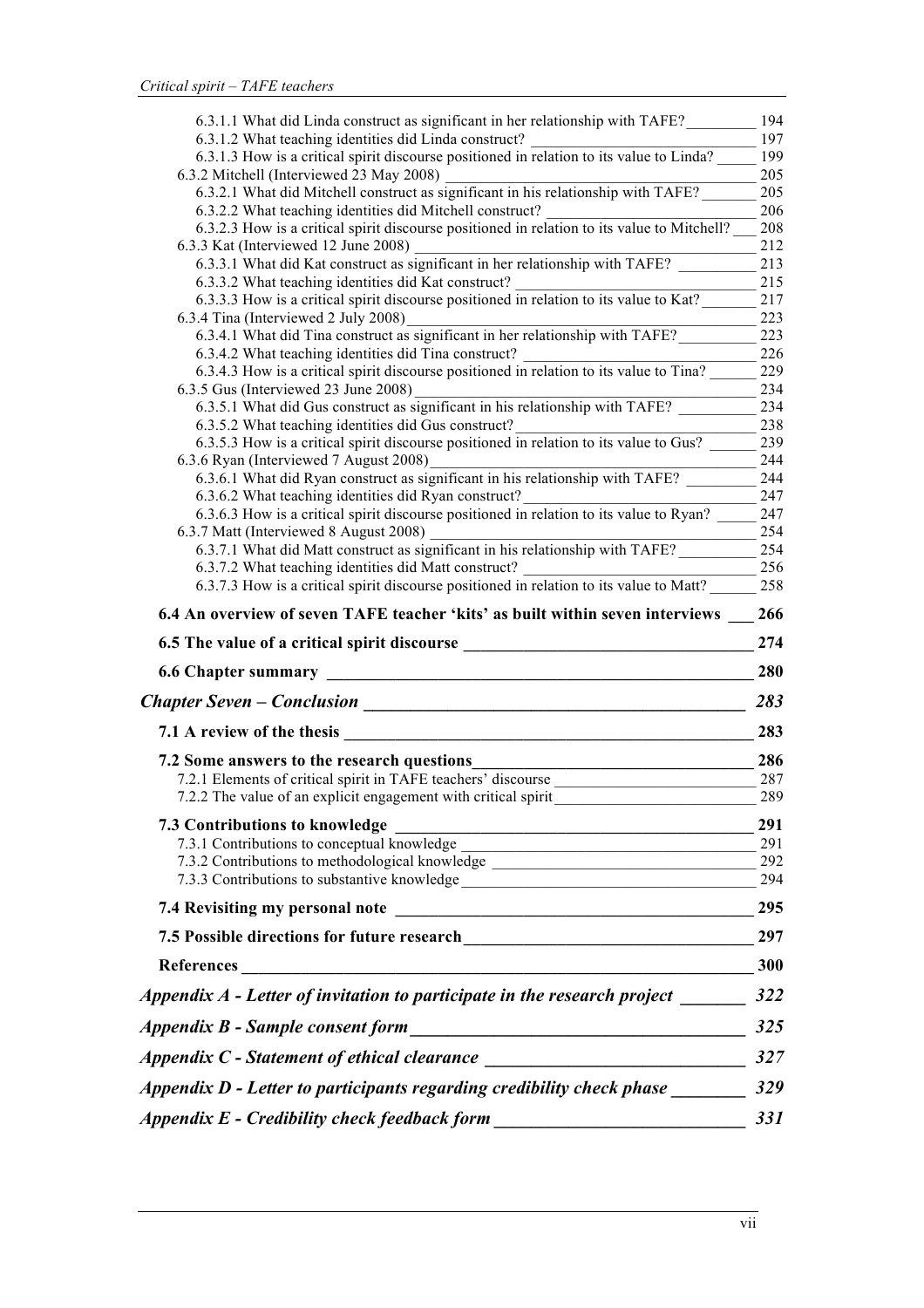## **List of Tables**

| Table 4.1: A coding framework for critical spirit                                                                                                 | 113 |
|---------------------------------------------------------------------------------------------------------------------------------------------------|-----|
| Table 4.2: A preliminary analysis of Linda's narrative                                                                                            | 114 |
| Table 4.3: Alignment of research questions with methods and data sources                                                                          | 117 |
| Table 5.1: Participants and their participation in the project                                                                                    | 135 |
| Table 5.2: Conceptualisations of 'critical' paired with examples of participant                                                                   |     |
| discourse                                                                                                                                         | 143 |
| Table 5.3: Scholarly conceptualisations of 'spirit' paired with examples of participant                                                           |     |
| discourse                                                                                                                                         | 144 |
| Table 5.4: An analysis of Linda's narrative                                                                                                       | 154 |
| Table 5.5: An analysis of Gus's narrative                                                                                                         | 158 |
| Table 5.6: Element frequency and critical spirit discourse examples                                                                               | 161 |
| Table 5.7: Examples of chunks pertaining to a test of fortitude discourse                                                                         | 161 |
| Table 5.8: Participant answers to Question 1: "What did you find out about yourself<br>through the analysis of your narrative using this method?" | 174 |
| Table 5.9: Participant answers to Question 2: "How might this understanding of                                                                    |     |
| critical spirit have value to you in understanding your identity as a TAFE teacher?"                                                              | 175 |
| Table 5.10: Participant answers to Question 3: "How might you use this concept?"                                                                  | 177 |
| Table 5.11: Participant answers to Question 4: "What questions came to mind when<br>you engaged with this analysis?"                              | 179 |
| Table 6.1: The relationship among the project's $2^{nd}$ research question, the data                                                              |     |
| organising questions and Gee's (2005) language building tasks                                                                                     | 192 |
| Table 6.2: A synthesis of Linda's position as obtained from the analysis of her<br>interview                                                      | 204 |
| Table 6.3: A synthesis of Mitchell's position as obtained from the analysis of his<br>interview                                                   | 211 |
| Table 6.4: A synthesis of Kat's position as obtained from the analysis of her interview                                                           | 222 |
| Table $6.5$ : A synthesis of Tina's position as obtained from the analysis of her<br>interview                                                    | 233 |
| Table 6.6: A synthesis of Gus's position as obtained from the analysis of his interview                                                           | 243 |
| Table 6.7: A synthesis of Ryan's position as obtained from the analysis of his<br>interview                                                       | 253 |
| Table 6.8: A synthesis of Matt's position as obtained from the analysis of his<br>interview                                                       | 265 |
| Table 6.9: The value of critical spirit to particular TAFE teachers                                                                               | 276 |
|                                                                                                                                                   |     |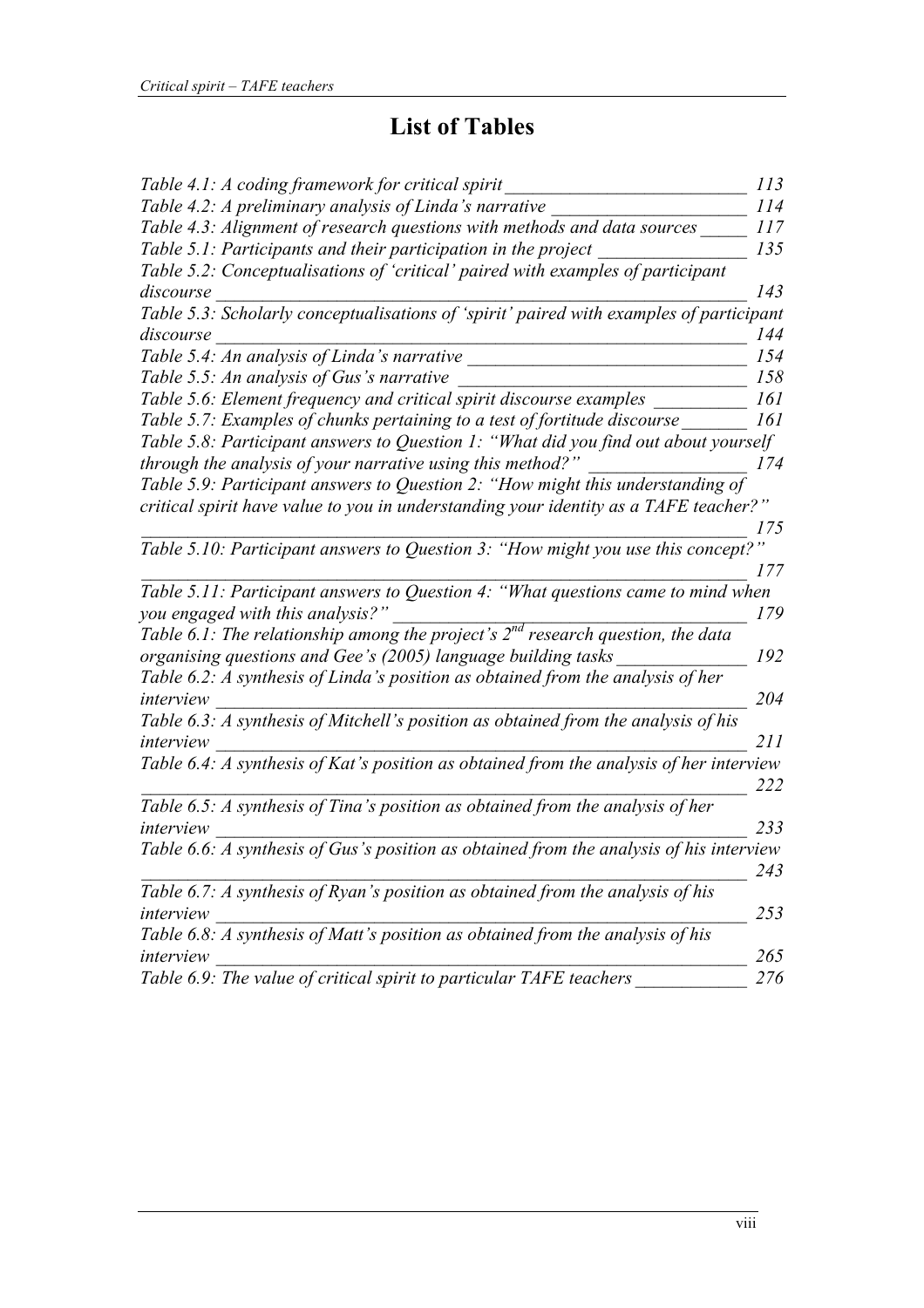#### **Acknowledgments**

Where do I start with acknowledgments? It feels right to start with my heart, as it is those who are nearest and dearest who deserve the most gratitude. It is to my loving and enduring wife LeeAnn that I owe my greatest debt; her tried and tested undying support is truly a blessing from the universe. To my daughter Erin whose 'critical spirit' knows no bounds, my courageous elder son Callum whose integrity is always intact and my youngest mountain Ben whose zest for life produces great joy, I thank you for your patience and love during the times when I have been less than attentive to your needs. My family is at the essence of my being; they challenge, they hug, they fight, they forgive and most of all they return the deep love I have for them all.

I was truly blessed to be guided in this thesis by a true gentleman and scholar, Associate Professor Patrick Danaher. Pat's particular brand of supervision pushes and prods with the greatest respect, as it extracts deep contemplation through thoughtful questioning and secure scaffolding. He is an educator through and through, one whom I can claim as mentor and friend. Also Catherine Arden, a colleague, or is it comrade in the purist of the adult educator's cause, who has kept 'the bastards honest' whilst I have been buried in the depths of this project. To the both of you, my sincere thanks for your enduring patience, conceptual discussions, co-publications and friendship.

Many others have contributed to the completion of this thesis: Barry Fields for the application of his critical positivist eye to my methodology chapter, Linda De George-Walker and Stephen Hughes for their friendship, laughter and empathy, as we shared the struggle of our own personal PhD journeys. Many thanks also to my Canadian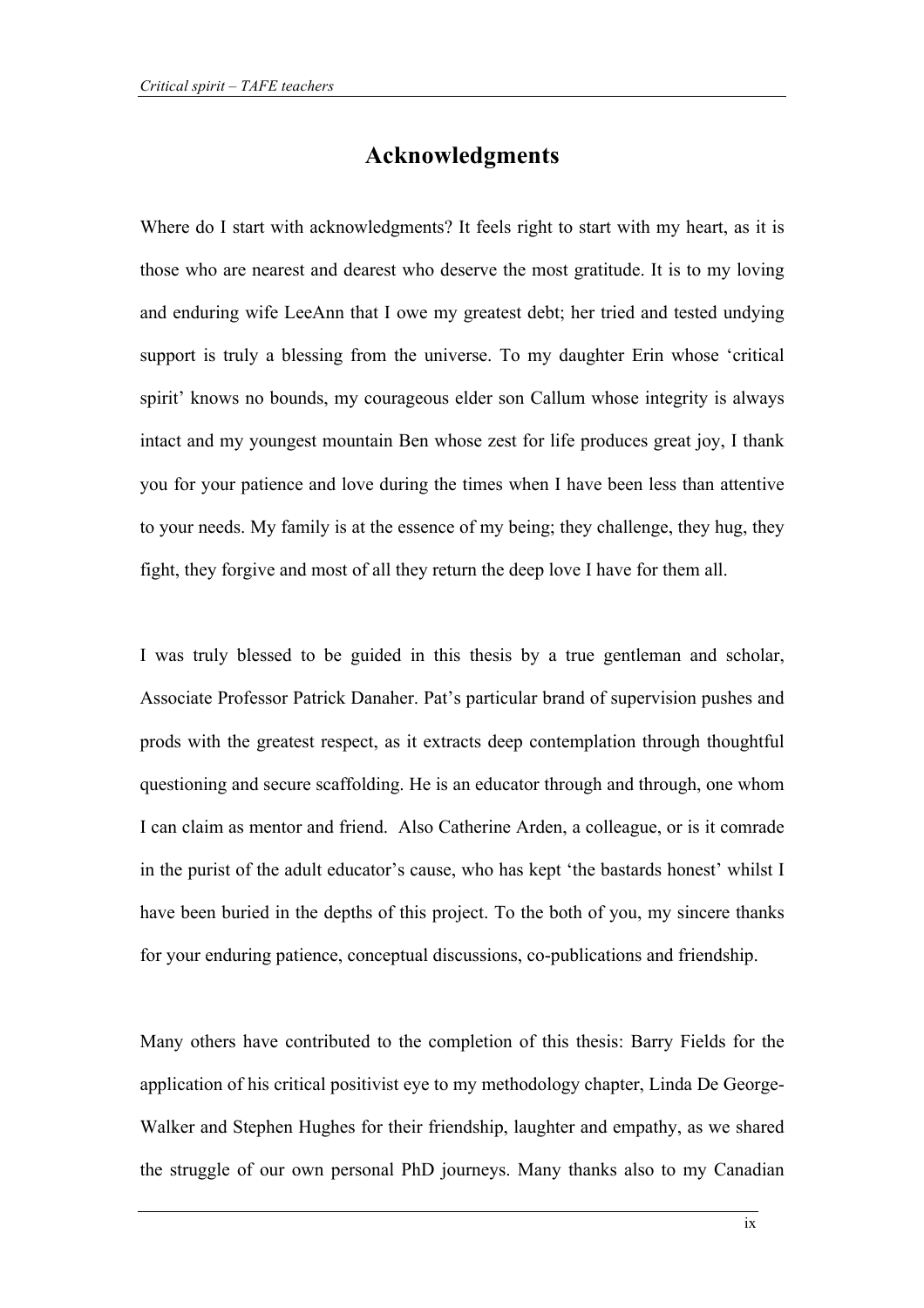colleague, Assistant Professor Devon Jenson, University of Calgary. His position as critical friend, initially during my confirmation as PhD candidate and later as reader of several chapters, has been invaluable. I also wish to thank the Postgraduate and Early Career Researcher Group within the Faculty of Education, University of Southern Queensland. It is through rubbing shoulders with the members of this community of practice that I was able continually to renew my vigour and press on toward the completion of this project.

Finally, my gratitude is sincerely expressed to the participants in this study, the TAFE teachers whose pseudonyms appear as markers of the life they injected into this thesis. To … : I thank you all for inviting me into the intimate realities of your teaching worlds. You have been generous with your time, and have laboured conceptually for the benefit of this study and the progression of knowledge within the TAFE teaching profession. Again, I thank you all.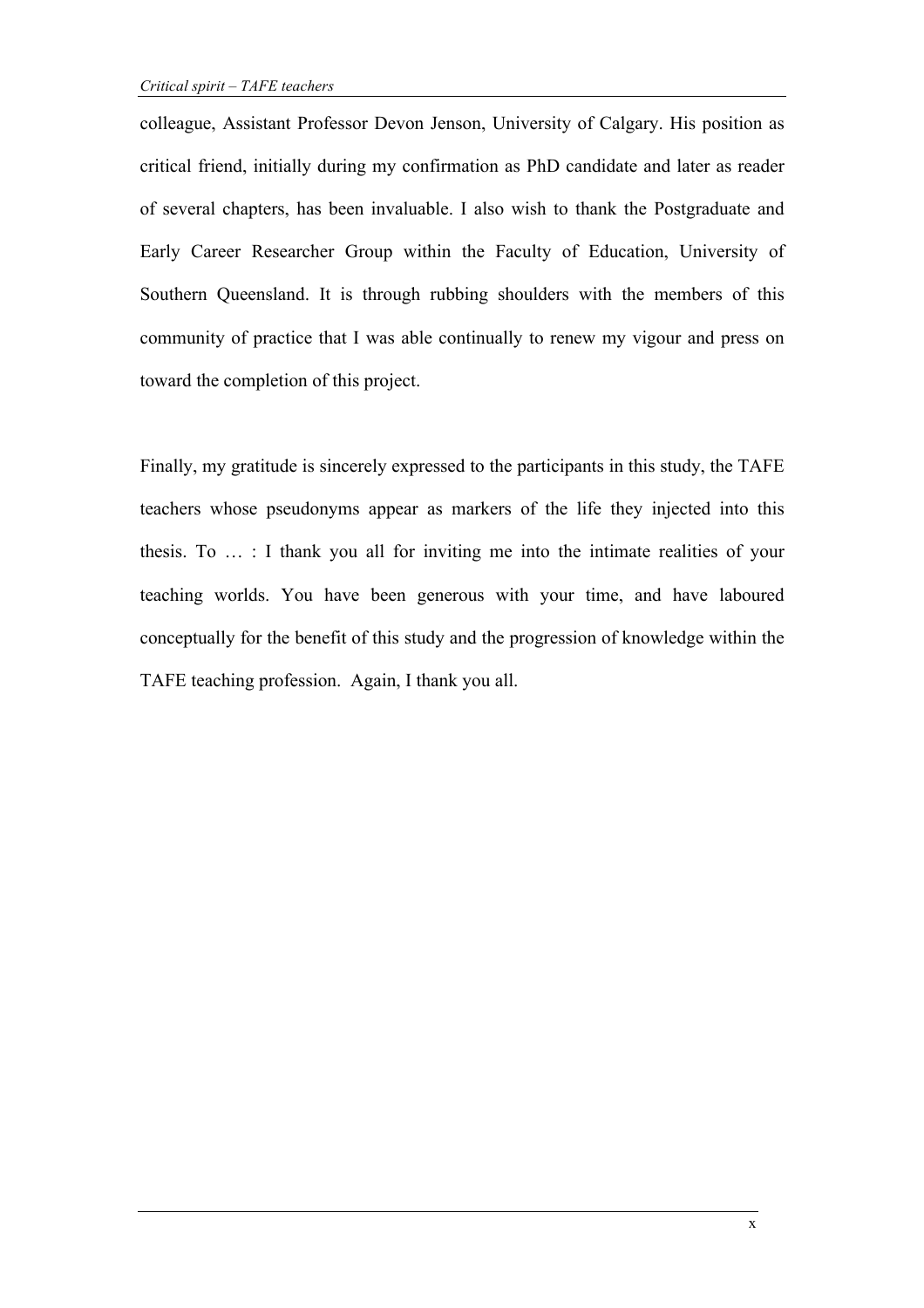### **Declaration**

I declare that the main text of this thesis is entirely my own work and that such work has not been previously submitted as a requirement for the award of a degree at the University of Southern Queensland or any other institution of higher education.

Mark Anthony Tyler 21 July 2009

#### **Endorsement**

Associate Professor Patrick Danaher Principal Supervisor

21 July 2009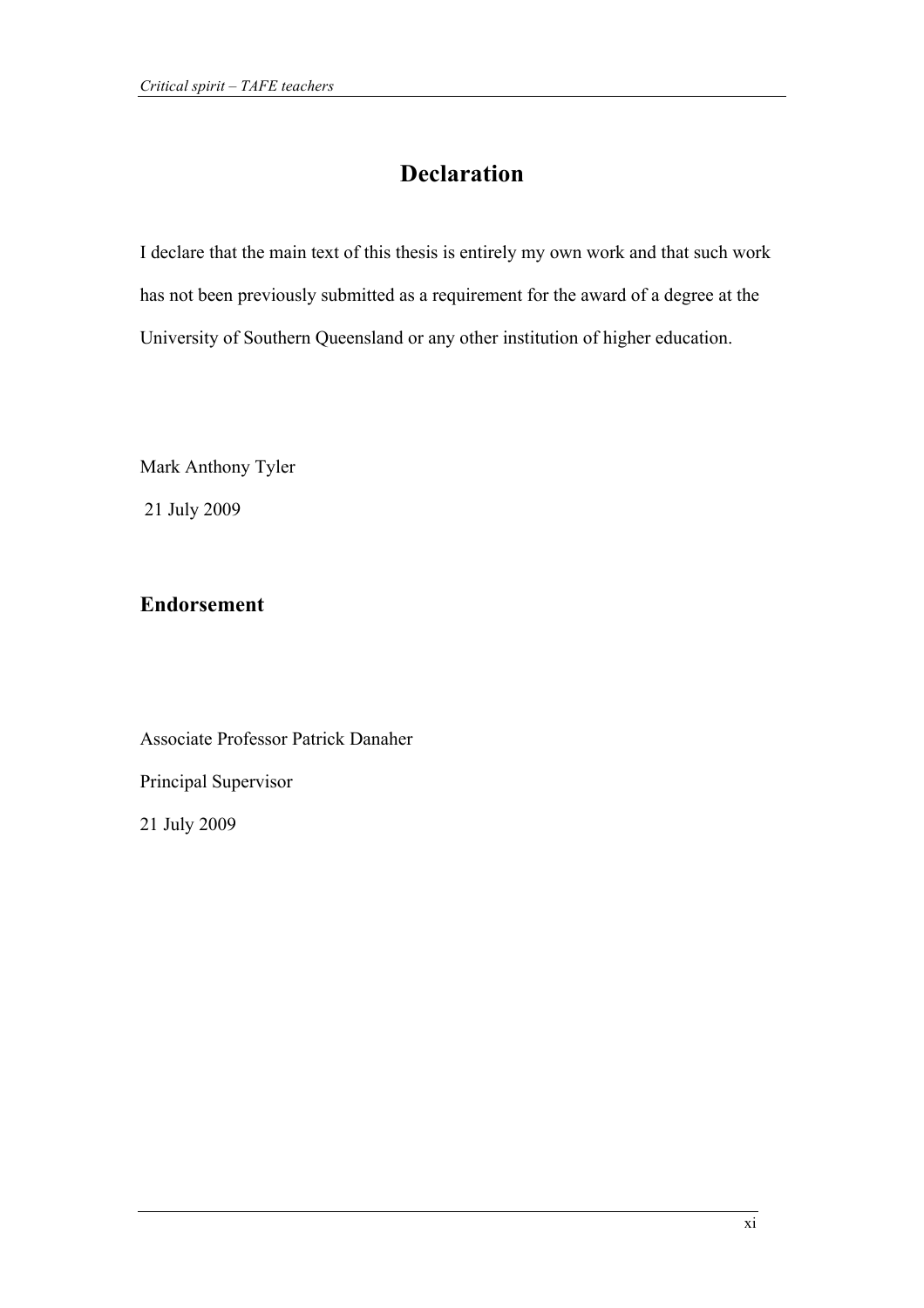#### **Selected Publications Related to This Work**

- Arden, C. H., Danaher, P. A., & Tyler, M. A. (2005, September). Struggling for purchase: What shape does a vocational education and training agenda take within a contemporary university education faculty*? International Journal of Pedagogies and Learning, 1*(1), 32-47.
- Danaher, P. A., Tyler, M. A., & Arden, C. H. (2007). Curriculum leadership, quality and technology in a suite of Australian further education and training teacher education programs: Making meaning, performing practice and constructing new learning futures. *International Journal of Pedagogies and Learning*, *3*(2), pp. 74-83.
- Danaher, P., Tyler, M. A., & Arden C. H. (2008). Transforming place, space and inner terrain in three fields of adult education research. In R. Henderson & P. A. Danaher (Eds.), *Troubling terrains: Tactics for traversing and transforming contemporary educational research* (pp. 107-118). Teneriffe, Qld: Post Pressed.
- Tyler, M. (2006, November). Criticality: Its reflective utility within a Technical and Further Education workplace context [Electronic Version]. *Studies in Learning, Evaluation, Innovation and Development*, *3*(2), 48-56. Retrieved February 4, 2007 from http://sleid.cqu.edu.au/viewissue.php
- Tyler, M. A. (2006). "Why is it so?" or indeed, "Why isn't it so?": Critical spirit, a partner in Queensland TAFE teachers' life long learning. In D. Orr, F. Nouwens, C. Macpherson, R. E. Harreveld & P. A. Danaher (Eds.), *Lifelong learning: Partners, pathways and pedagogies: Keynote and refereed papers from the 4th international lifelong learning conference Yeppoon, Central*